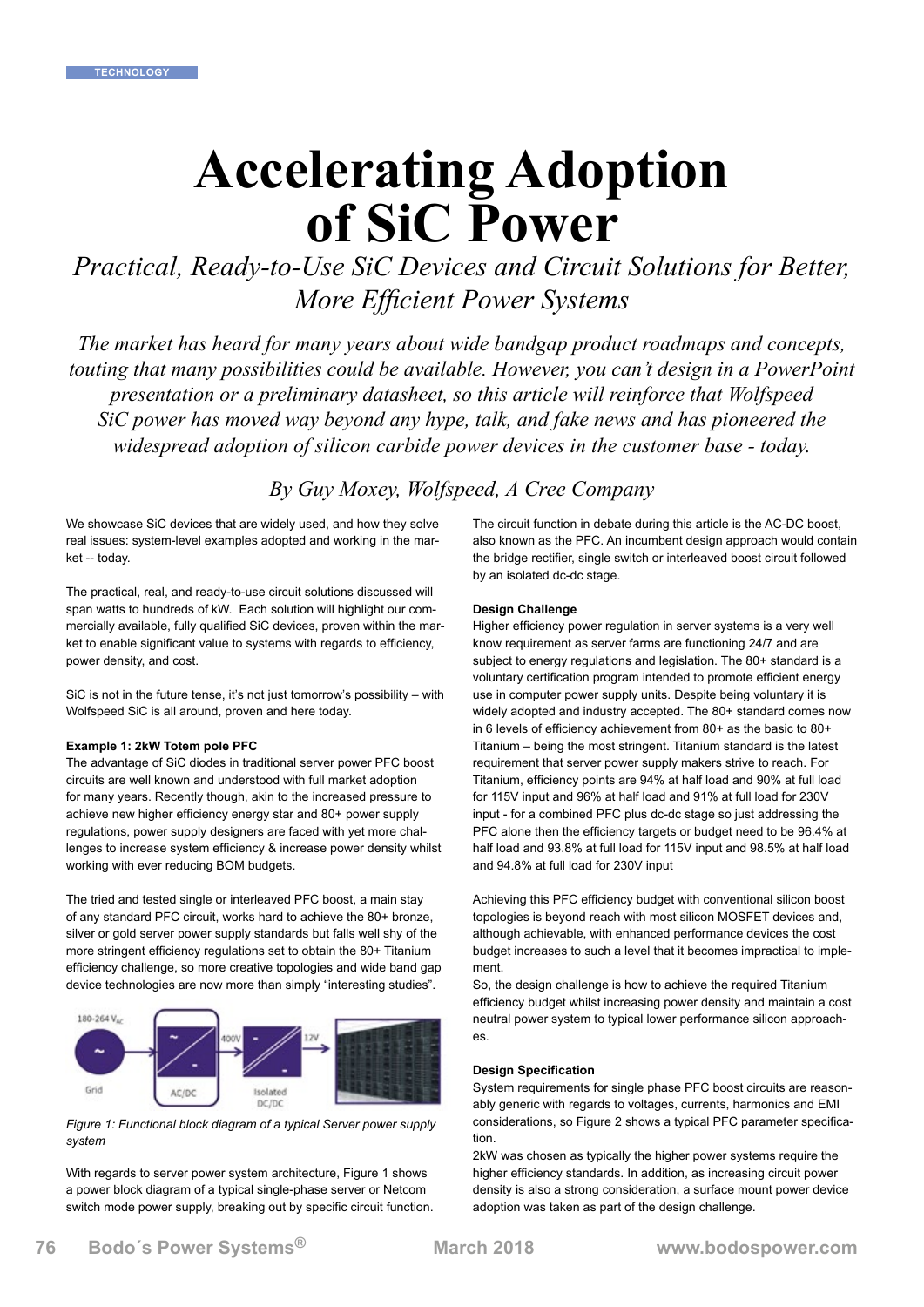Bridgeless power factor correction topologies are not necessarily new concepts, whether single or 3-phase in approach, and the advantages of higher efficiency, higher power density and lower component count are compelling; however often the inadequate performance of the silicon incumbent technology for power switch combined with unusual control implementation have limited any practical adoption.

Now, with a business as usual approach a designer would construct a 4-switch totem pole circuit based off the simulation results with the best performing SiC MOSFET's available, however with the price neutral budget criteria also in place it was evaluated to approach the totem pole with two SiC MOSFETs in the high frequency leg and two low Vf silicon diodes in the low frequency leg to significantly reduce the BOM cost. This approach significantly reduces the semiconductor content and cost plus also significantly simplifies the circuit control and associated IC costs. The C3M0065090J was chosen specifically for its surface mount capability – hence reducing overall board size thus increasing circuit power density plus the fact that the device

| Parameter                                     | Specification       | une<br>kel                              |
|-----------------------------------------------|---------------------|-----------------------------------------|
| $P_{\text{out}}$                              | $2$ kW              | whi<br>sigr                             |
| $\mathsf{V}_{\scriptscriptstyle \mathsf{in}}$ | 90-264 V            | swit<br>tion                            |
| Switching<br>Frequency                        | 85 KHz              | type<br><b>Two</b><br><b>Res</b><br>Ope |
| THD.                                          | 5%                  |                                         |
| <b>MOSFET Package</b>                         | Surface Mount       | swit                                    |
|                                               | 400 V <sub>oc</sub> | des<br>sho                              |

offers the user a separate in source connection ch when utilized correctly hificantly reduces device tching loss verses convenal D2PAK or 3 lead TO type devices.

#### **Two-Switch Totem Pole Results**

erating at 85kHz, the twotch totem pole PFC circuit igned to the specification wn in figure 2 achieved exemplary results. At 230V input the totem pole 50%

*Figure 2: PFC design specification*

load efficiency was 98.61% and the full load efficiency was 98.54%, both of which were above the target efficiency budgets of 98.5% and 95% respectively. This efficiency includes the losses generated from the auxiliary power supply and fan. Figure 3 shows the hardware board

Board size is 213mm x 112mm showcasing the totem pole power density. Single fan and surface mount MOSFET's and Diodes. This board is equal to or smaller than existing off the shelf silicon based 80+ gold solutions but achieves titanium level efficiency. The twoswitch circuit is practical to implement and therefore commercialize. The entire design is based off power devices that are fully released, fully qualified and manufactured in substantial volumes.



*Figure 3: Hardware board and entire efficiency plot against output power*

# **Example 2: 20kW Bi-Directional 3 phase AC-DC converter**

Grid-connected three-phase AC/DC (or DC/AC) power conversion is required in a wide range of industrial applications – from power electronic interfaces of renewable energy systems (solar, wind, and batteries), industrial and mass transport vehicle charging, to regenerative motor drives (elevators, mills, etc.). A practical example of such a 3-phase grid-tied AC-DC system would be fast charging stations for electric vehicles. Figure 1 shows a functional block diagram of a 3-phase fast off-board charger for battery electric vehicles (BEVs). With Bidirectional functionality of the converter, it is possible to deliver power from vehicle to grid (V2G).



*Figure 4: Functional block diagram of 3-phase AC/DC system.*

## **Design Challenge**

For PFC bidirectional applications, two-level topologies using 1200V IGBTs or three-level topologies using SJ FETs are typically used. Two-level topologies with 1200V IGBTs offer simplicity, low semiconductor cost, and high-power capability (>20kW) but switching frequency limited to <20kHz – yielding systems with lower power density, lower efficiency, and expensive inductors. Multi-level IGBT topologies such as the neutral point clamped (NPC) rectifier offer higher power density and efficiency (lower switching losses) at the expense of higher circuit complexity. For unidirectional power flow complex approaches are also seen with 650V silicon MOSFET's. The Vienna or



*Figure 5: 20kW Active Front End Circuit and Hardware*